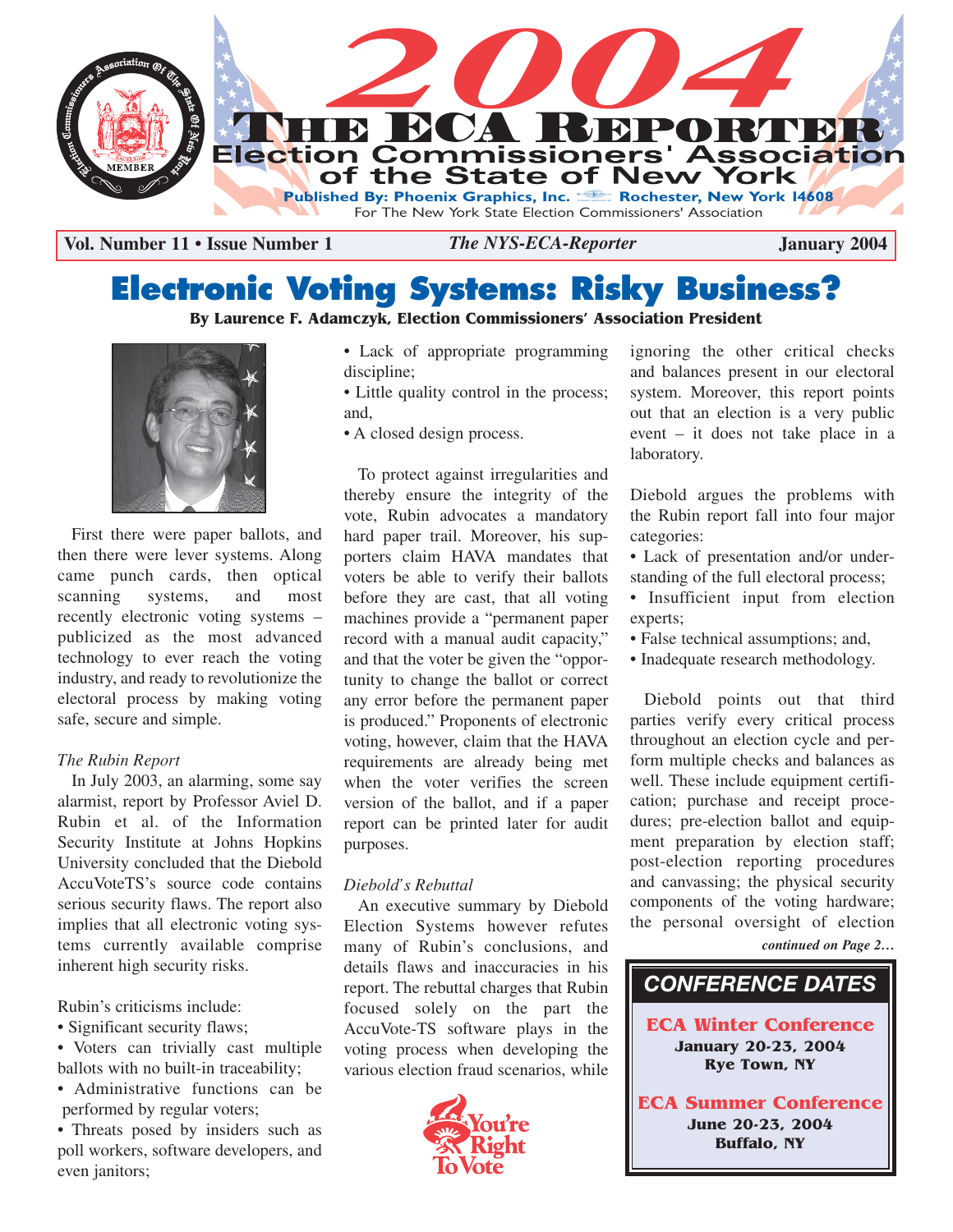

#### *continued from Page 1*

administrators and poll workers; and the vigilance of other voters, combined with the tightly restricted access to internal software code, all combine to protect the integrity of every election.

In addition to expressing an incomplete understanding of the full scope of the electoral process, Diebold faults the researchers for failing to take advantage of the vast knowledge of election oversight organizations, such as the Federal Election Commission, The Election Center, or the Independent Testing Authorities. Doing so would have helped Rubin et al. understand and present the rigorous standards voting systems are required to meet before they are put to use in real-world elections.

Diebold also contends that Rubin's methodology is explicitly based in large part on false assumptions. One such assumption made is that the system is somehow connected to the Internet during the voting process. This is absolutely not the case; hence the system is not vulnerable to hacking as Rubin suggests.

Lastly, Diebold accuses Rubin et al. of reviewing an inadequate, incomplete sample of Diebold Election Systems' voting system software and further criticizes Rubin for releasing the report directly to the press, rather than first submitting it to standard peer review by presentation to an open academic forum.

#### *An Independent Risk Assessment*

The California-based Science Applications International Corporation (SAIC) performed an independent risk assessment. According to their report, while Rubin's allegations are technically correct, most of them are irrelevant since the voting system is not connected to a network. In addition, election procedures and oversight, and openness of the voting environment reduce or eliminate many of the vulnerabilities identified in the Rubin report.

SAIC, however, agrees with Rubin that the software security was inadequate: the unencrypted election results could be tampered with when transmitted, and results could be tampered with if the system were networked. The first weakness is easily fixed – encrypt the data; the second weakness is moot since an election network is not and never was part of the system design.

To mitigate other identified risks, SAIC recommends the development of a "formal, documented, complete, and integrated set of standard policies and procedures" applied consistently in all jurisdictions; the creation of a "formal, System Security Plan" consistent with state and FEC standards, and industry best practices; and implementation of a "formal information awareness, training, and education program appropriate to each user's level of access."

#### *Risky Business?*

No matter what, the Rubin report has created a virtual uproar among voting reformists and computer scientists. In fact, several hundred web sites have popped up warning about the new systems' software glitches, vulnerability to hacking, use of "secret software," and susceptibility to tampering by crooked voters and corrupt insiders. Some even purport it's all part of a vast conspiracy to deconstruct democracy as we know it. And mainstream media across this country and around the world are questioning the reliability of electronic voting.

In response to the growing chorus of concern, Congressman Rush Holt recently introduced The Voter Confidence and Increased Accessibility Act of 2003 (HR2239).

The bill in part (1) requires all voting systems to produce a voter-verified paper record for use in manual audits and recounts, (2) bans the use of undisclosed software and wireless communications devices in voting systems, and (3) requires mandatory surprise recounts in 0.5% of domestic jurisdictions.

Whether or not the bill passes, several states and counties already use electronic voting systems, and many more including New York will introduce them during the next few years.

Is electronic voting inherently high risk, or is the hubbub just a lot of hi-tech hyperbole? The answer is somewhere in the middle. Yes, the possibility of manipulating any voting process exists. But, with a comprehensive system of checks and balances and an extensive training program for election administrators, staff, and poll workers, the probability of compromising an electronic voting system is significantly less.

Nevertheless, this heated debate is likely to intensify – increasing both anxiety about the technology and cynicism of the electoral process among already disenfranchised and technophobic voters at best, and many other voters at worst.

Perhaps then our greatest challenge in relation to electronic voting will be to effectively implement a far-reaching voter education program to re-enfranchise voters.

Rubin's report in its entirety can be accessed at:

#### **http://avirubin.com/vote.pdf**,

the Diebold rebuttal at: **http://www2.diebold.com/checksandbalances.pdf**, and the SAIC Risk Assessment at: **http://www.dbm.maryland.gov/dbm\_ search/technology/toc\_voting\_ system\_report/votingsystemreportfinal.pdf**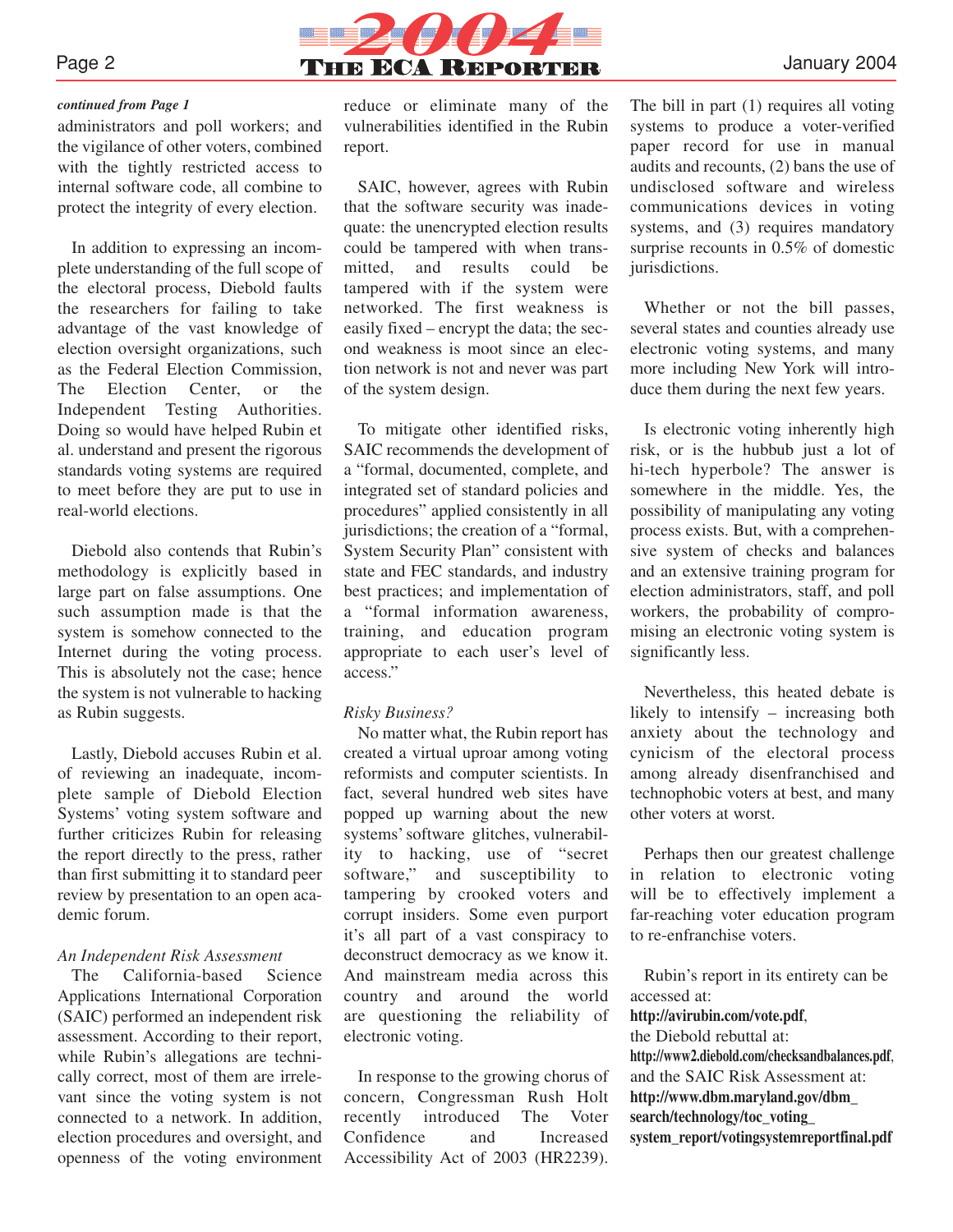

### **Part of the Team**

#### **By Elizabeth W. Cree, First Vice-President**

A problem we have in the election business is we don't seem to be a part of the "county team." Many county departments interact with each other on a daily basis. The Board of Elections may not have that interaction due to our unique mission and rules. We do not hire the same as other departments, our budget constraints are different, and the makeup of staffing is **always** bi-partisan. Sometimes when we get "lumped" together for county business purposes, it just doesn't fit us. Not because we don't want to be part of the team, not because we don't want any outside interference, and especially not because we just want to be difficult. Boards must perform at a very high level of service because we are in the election business. Sometimes we must separate ourselves because we are defined by the New York State Constitution, and the New York State Election Law specifies exactly what kind of work we perform.

With our work, we must have the highest standard of conduct. We must always maintain a high level of confidence with the public, and we must ensure every valid vote is counted. Even though the boards are sometimes perceived as being difficult, it just isn't so. In my county, we have worked through these issues. But, it takes work for other entities to understand our laws and makeup. Our main responsibility is make sure that we are accountable when it comes to running elections.

What is accountability? I looked up the word in the computer's thesaurus and found the following: *liable, blamed, responsible for,* and *answerability.* Our job is unique in the fact that what we do affects so many areas and lives. It is not just a local effect, but it involves races from small villages to nationwide. What happens if someone loses an election because we didn't process a voter's registration correctly and the race comes down to one ballot? Maybe an absentee voter doesn't receive their ballot. What happens if the ballot isn't certified correctly? The result is a candidate loses their job. A voter loses their inherent right to vote. Using the different definitions regarding elections, I came up with the following:

*Liable:* we are liable if we do not correctly print a candidate's name on the ballot, if a qualified voter gets turned away at the polls, if candidates don't file their campaign finance reports, if an absent voter doesn't receive a mail ballot, or if we don't fulfill our mandated duties.

*Blamed:* We get blamed for all types of things in this business that we can't control:

• A voter misses the deadline to register to vote even though the date is set months ahead of time.

• A polling place is not convenient for a voter.

• A voter fills in their absentee application to vote incorrectly, and we can't reach them to correct the mistake.

• A candidate loses their ballot position because they incorrectly processed their petition (just to name a few).

We think there is often misunderstandings because we are set up apart from other county departments. Boards of Elections are set up specifically because we cannot have any outside influences that could jeopardize the election process. We are defined by the State Constitution and must uphold the laws of this state as well as across

the nation. We are accountable for maintaining public confidence in honest and impartial elections. And, finally, we must answer to the public if there is a perception of unfair elections. Every day we perform our duties to ensure proper elections makes us part of the team.



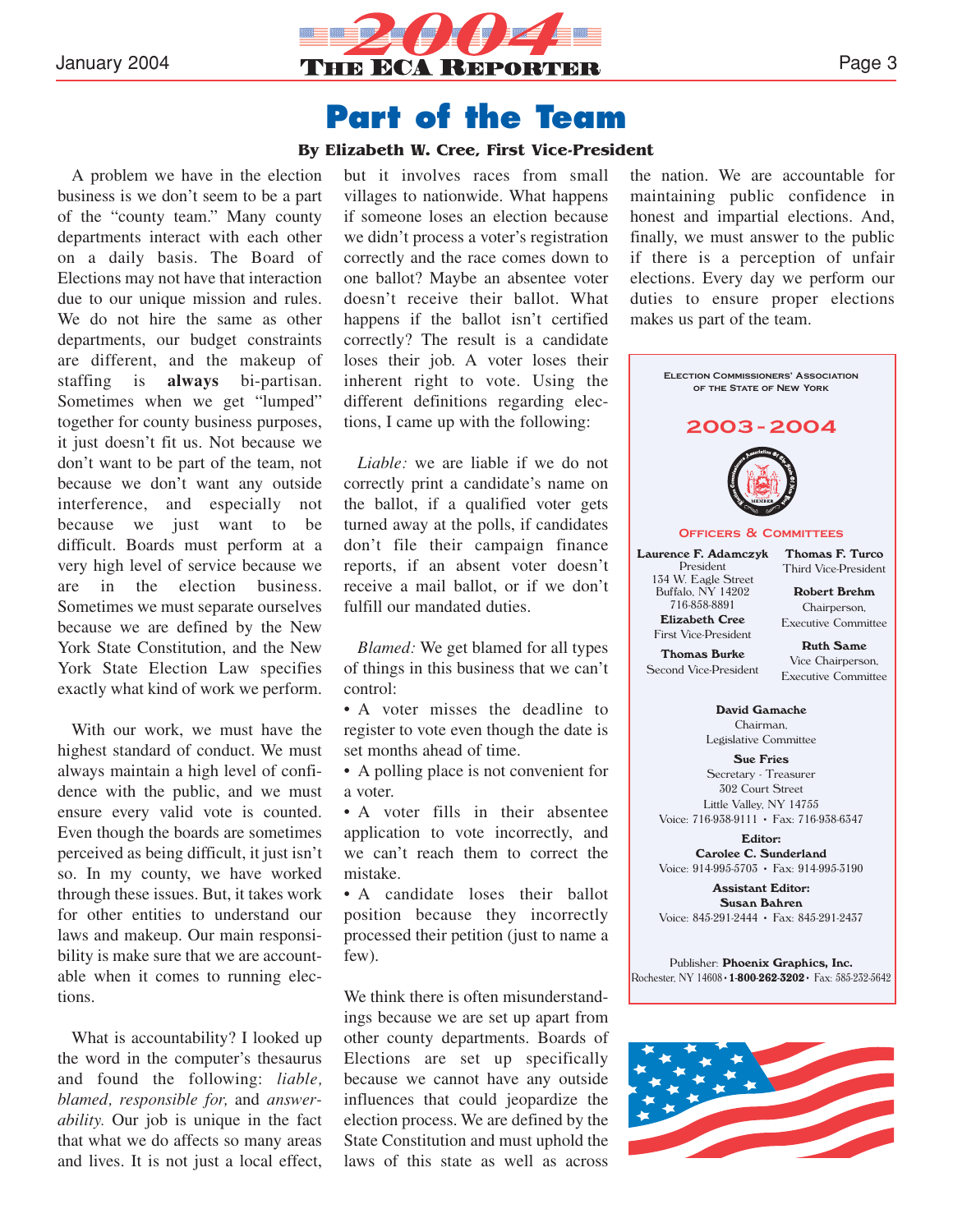

### **Executive Committee Report**

#### **By Robert Brehm, Schenectady County, Executive Committee Chair**



At the time this message was prepared, local board offices are just barely finishing the 2003 Election cycle, and our attention

is focusing on Election 2004. We know that the 2004 Presidential Election will be the most reviewed election in our time. We will have the new requirements of the Help America Vote Act (HAVA) with its mandates on voter accessibility, voter identity verification, databases and voting systems.

The planning and implementation work that we do now may help us to keep from repeating others' missteps. The ECA Winter Conference at Westchester's Rye Hilton will show us ways to help us save time and money for our jurisdictions. The special workshops on local board experiences utilizing newer style voting systems and a workshop discussing efforts by some jurisdictions to prepare to implement HAVA will be a great benefit to all. This statewide training and education meeting is a modest attempt to equip election administrators in New York State with important tools to face the challenges of election reform.

Important discussions will take place in 2004 to focus efforts on establishing criteria for our use throughout New York State to evaluate polling sites and voting systems for handicap accessibility. Addressing accessibility issues for voting locations and voting systems is a major component of HAVA, and it will play an important roll from fiscal appropriation, voter education and enfranchisement points of view.

Time is also set aside to discuss with State Legislative leaders and representatives of the New York State Board of Elections priorities for the upcoming 2004 Legislative Session. Before we start buying things for use by voters, or comply with items mandated by HAVA, these ECA workshops will prepare each of us to ask the right questions and to receive the right answers, saving our jurisdictions thousands of dollars.

In addition to planning for the future, we have reserved time for Questions & Answers on any topic. Discussions on

local court cases, state/federal litigation or vote counting issues are always big agenda topics at the Winter Conference. We hope you will join us at the Winter Conference.

In addition to preparing for Election 2004, word from the NYS Board of Elections indicates that we are still waiting for US Senate confirmation of President Bush's four nominees to the Election Assistance Commission (EAC). These appointments are necessary because the individuals making up the board are responsible for distributing most of the HAVA appropriations. Many individuals have worried about "if and when" local jurisdictions would receive "full funding" under HAVA. They can be reassured by news from the NYS Board of Elections that apparently the House of Representatives appears likely to approve the \$1.5 billion for HAVA in the 2004 budget. We are grateful for the positive efforts to fund as much of the HAVA mandates that are possible.

I look forward to seeing you at the Winter Conference.

### **Convicted Felons and Voting Rights By Thomas S. Burke, Greene County**

There seems to always have been confusion in regard to the eligibility of convicted felons to vote. The State Board, recently issued a much appreciated clarification, and some of us may feel that was "more than we wanted to know." For those of you, however, who continue to read registration forms that say you must "not be in jail or on parole for a felony conviction," and score a 9.5 on the confusion meter, here is some additional material to ponder.

Sections 701, 702, and 203 of the NYS corrections law provides for either the sentencing court or the NYS Board of Parole to issue a certificate of relief from disabilities, as well as a

certificate of good conduct, which effectively reinstates one's right to vote.

By law, a convicted felon is eligible for a certificate of relief if he or she has not been convicted of more than one felony. For this purpose, two or more felony convictions stemming from the same indictment count as one felony. Two or more convictions stemming from two or more separate indictments filed in the same court, prior to conviction under any of them, also count as one felony.

The Board of Parole may also issue a certificate of relief, if an eligible offender has been convicted in another jurisdiction and now lives in

New York State.

In contrast to a certificate of relief, a convicted felon is eligible for a certificate of good conduct even if they have been convicted of more than one felony. They would not become eligible for a certificate of good conduct, however, until a minimum period of time has elapsed from the date of unrevoked release from custody by parole or from the date the sentence expired.

So, those individuals who are eligible for either a certificate of relief or a certificate of good conduct are also eligible to have their various rights restored, including their right to vote.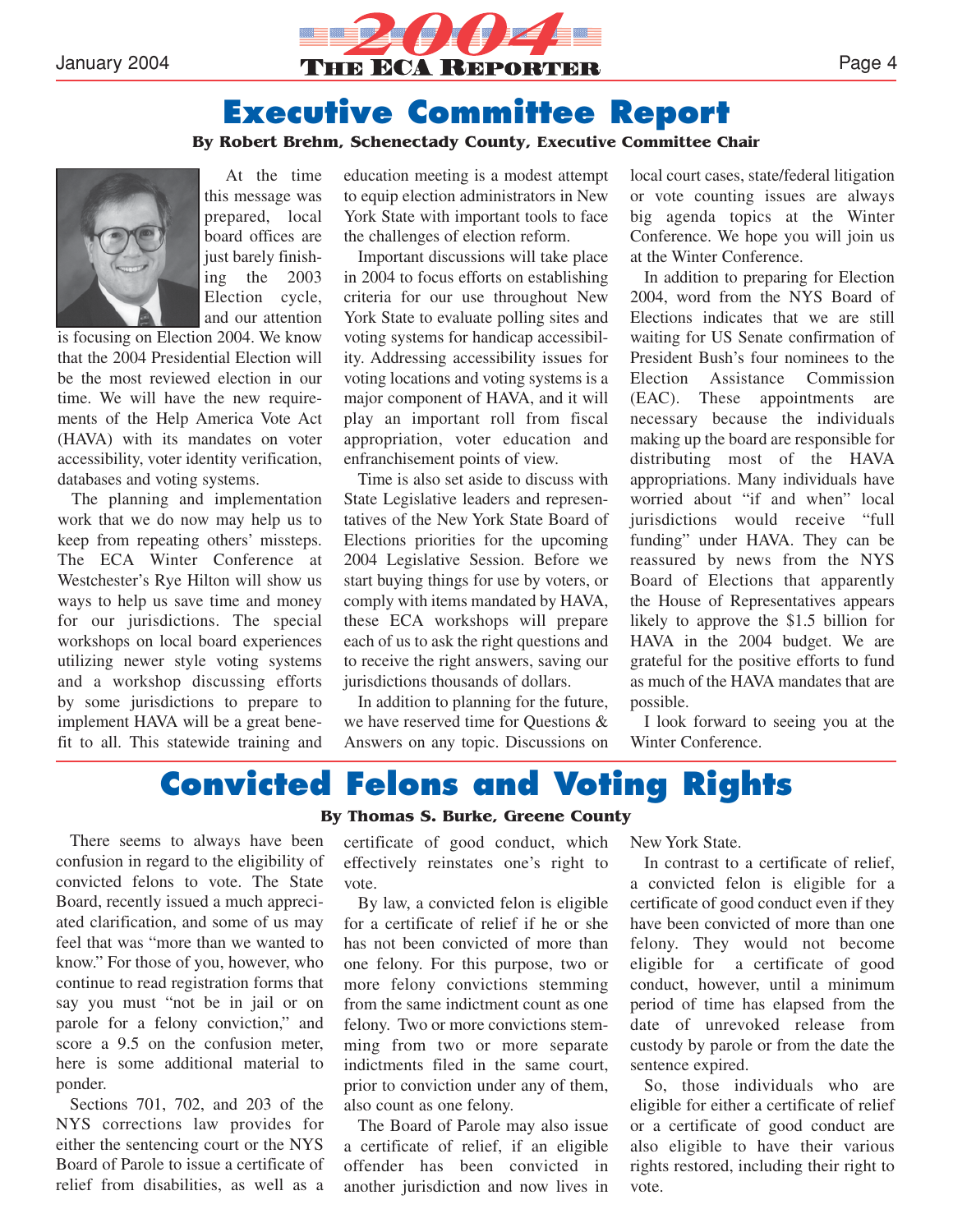

### **A Message from the Editor**



We have, again, weathered another election year throughout the State of New York. Many counties had local elections in their towns and cities, which includes numerous offices on the ballot. It was, for some Party Reorganization – otherwise known as Member of County Committee petitions, this means, yes, more petitions on an individual election district basis. Primaries have become the norm each year and are complicated not just for candidates and voters, but for Board of Elections too.

#### **By Carolee Sunderland, Editor**

Over the years I have been asked by many, "the General Election must be very difficult to do each year." I usually answer with, "not so." There is much work and a lot of preparation for all elections. However, first we must get through the Primary Election. Primary Elections in New York State each year are by far more complicated; therefore, making them much more difficult. "Why?"

Now comes the complicated part. Try explaining a "closed primary," along with cross endorsements and keeping all tallies separated by affiliated parties, and doing this sometimes on multiple pages. Examples - poll roster books, ballot position, column numbers, absentee/affidavit/emergency ballots and envelopes. Additional Financial Disclosure filings - pre/post for this Primary Election. Complicated and

Difficult ... telling certain voters why they cannot vote in a Primary Election; however, yes you can vote in the General Election. They in turn contact candidates, other voters, the media and anyone else who will listen to them, saying they are being disenfranchised by the Board of Elections with regard to their voting.

Complicated and Difficult - try reading, interpreting, re-reading, implementing, re-reading, following through with the New York State Election Law and making all candidates, voters, clerks, technicians, election inspectors, poll watchers and the media HAPPY! Not just complicated and difficult, but downright impossible.

The best part is in 2004 we get to do this twice. Once in March and then in September.

Happy Primaries!!!???

# **Election Commissioners' Association of New York State Regions/Chairpersons**

| <b>Region 1</b><br>Chairman:<br><b>Tony Scannapieco,</b><br>Putnam                                                                                                                                                                         | <b>Region 2</b><br>Chairman:<br>Diane Wade,<br>Saratoga                                                                                                                                                                        | <b>Region 3</b><br><b>Chairman:</b><br>Robin M.<br><b>St. Andrews</b> ***                                              | <b>Region 4</b><br><b>Chairman:</b><br><b>Sheila Ross,</b><br>$Otsego***$                                                       | <b>Region 5</b><br>Chairman:<br><b>Robert Howe,</b><br>Cortland                                                                               | <b>Region 6</b><br>Chairman:<br>Gerald Smith,<br>Livingston***                                                                                                                                |
|--------------------------------------------------------------------------------------------------------------------------------------------------------------------------------------------------------------------------------------------|--------------------------------------------------------------------------------------------------------------------------------------------------------------------------------------------------------------------------------|------------------------------------------------------------------------------------------------------------------------|---------------------------------------------------------------------------------------------------------------------------------|-----------------------------------------------------------------------------------------------------------------------------------------------|-----------------------------------------------------------------------------------------------------------------------------------------------------------------------------------------------|
| Susan Bahren,<br>Orange***                                                                                                                                                                                                                 | <b>Cathleen Rogers,</b><br>Hamilton                                                                                                                                                                                            | St. Lawrence<br><b>Deborah Pahler,</b><br>St. Lawrence                                                                 | Barbara Paoletti,<br><b>Broome</b>                                                                                              | <b>Vacancy</b>                                                                                                                                | Richard O.<br>Stevenson,<br>Cattaraugus                                                                                                                                                       |
| Orange<br><b>Dutchess</b><br><b>Nassau</b><br><b>New York City</b><br><b>Bronx</b><br><b>Kings</b><br><b>New York</b><br><b>Oueens</b><br><b>Richmond</b><br>Putnam<br><b>Rockland</b><br><b>Suffolk</b><br><b>Sullivan</b><br>Westchester | <b>Albany</b><br>Columbia<br><b>Fulton</b><br>Greene<br><b>Hamilton</b><br>Montgomery<br><b>Rensselaer</b><br><b>Saratoga</b><br><b>Schenectady</b><br><b>Schoharie</b><br><b>Ulster</b><br><b>Warren</b><br><b>Washington</b> | <b>St. Lawrence</b><br><b>Clinton</b><br><b>Essex</b><br><b>Franklin</b><br><b>Jefferson</b><br>Lewis<br><b>Oswego</b> | Onondaga<br><b>Broome</b><br><b>Chenango</b><br><b>Delaware</b><br><b>Herkimer</b><br><b>Madison</b><br>Oneida<br><b>Otsego</b> | <b>Tompkins</b><br>Cayuga<br><b>Chemung</b><br><b>Cortland</b><br><b>Schuyler</b><br><b>Seneca</b><br><b>Steuben</b><br>Tioga<br><b>Yates</b> | <b>Monroe</b><br><b>Allegany</b><br><b>Cattaraugus</b><br>Chautauqua<br>Erie<br><b>Genesee</b><br>Livingston<br><b>Niagara</b><br>Ontario<br><b>Orleans</b><br><b>Wayne</b><br><b>Wyoming</b> |

\*\*\* **notifies other counties**